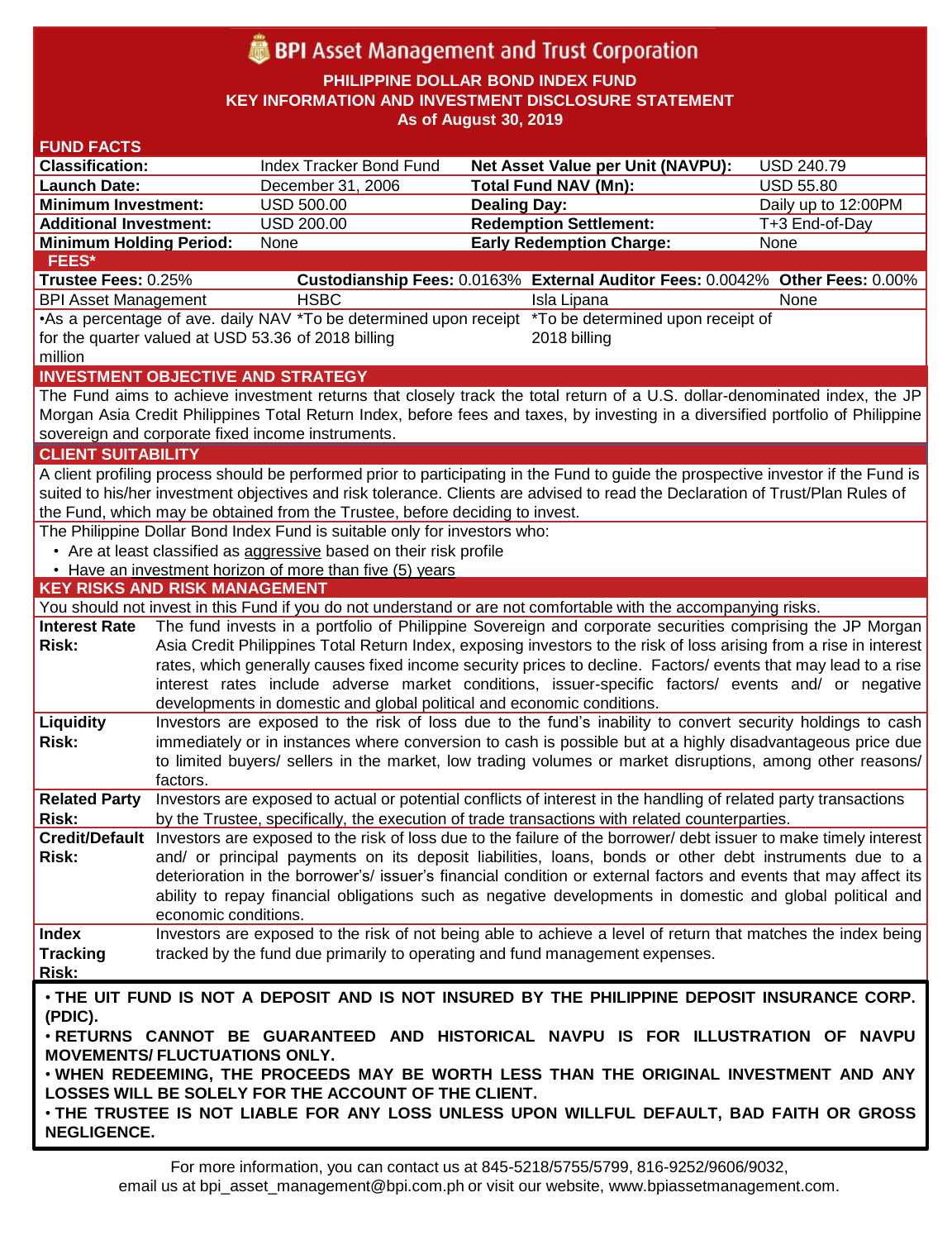## **FUND PERFORMANCE AND STATISTICS AS OF AUGUST 30, 2019**

(Purely for reference purposes and is not a guarantee of future results)



**Fund 3.07 6.15 10.55 15.22 12.36 140.79 Benchmark** 3.16 6.45 11.00 15.92 13.48 153.56

\*Benchmark is the JP Morgan Asia Credit Philippines Total Return

**Fund 15.22 6.37 3.96 5.47 5.44 7.18 Benchmark** 15.92 6.77 4.31 6.00 5.96 7.62

**Fund 13.86 -0.73 5.85 2.96 3.41 10.75 Benchmark** 14.43 -0.61 6.36 3.53 3.97 11.47

**1 mo 3 mo 6 mo 1YR 3YRS S.I.<sup>2</sup>**

**1YR 2YRS 3YRS 4YRS 5YRS S.I.**

**YTD 2018 2017 2016 2015 2014**

| <b>NAVPU over the past 12 months</b>   |        |  |  |  |
|----------------------------------------|--------|--|--|--|
| Highest                                | 240.79 |  |  |  |
| Lowest                                 | 205.65 |  |  |  |
| <b>STATISTICS</b>                      |        |  |  |  |
| <b>Weighted Ave Duration (Yrs)</b>     | 7.416  |  |  |  |
| Volatility, Past 1 Year (%) 3          | 2.89   |  |  |  |
| Port. Weighted Yield to Maturity (%)   | 2.784  |  |  |  |
| <b>Current Number of Holdings</b>      | 49     |  |  |  |
| Tracking Error (3-Yr) <sup>4</sup> (%) | 4      |  |  |  |

<sup>1</sup>Returns are net of fees.

<sup>2</sup>Since Inception

<sup>3</sup>Measures the degree to which the Fund fluctuates vis-à-vis its average return over a period of time.

<sup>4</sup>Measure of deviation between the Fund's return and benchmark returns. A lower number means the Fund's return is closely aligned with the benchmark. 5 Includes accrued income, investment securities purchased, accrued expenses, etc.

\*Declaration of Trust is available upon request through branch of account.

| <b>PORTFOLIO COMPOSITION</b>                        |           | <b>TOP TEN HOLDINGS</b>   |                 |           |
|-----------------------------------------------------|-----------|---------------------------|-----------------|-----------|
| <b>Allocation</b>                                   | % of Fund | <b>Name</b>               | <b>Maturity</b> | % of Fund |
| Government                                          | 67.69     |                           |                 |           |
| Corporates                                          | 30.31     | <b>RoP Bonds</b>          | 3/16/2025       | 8.55      |
| Cash                                                | 0.18      | <b>RoP Bonds</b>          | 10/23/2034      | 7.62      |
| <b>Time Deposits and Money Market</b>               | 0.82      | <b>RoP Bonds</b>          | 3/1/2041        | 6.30      |
| Other Receivables - Net of Liabilities <sup>6</sup> | 1.00      | <b>RoP Bonds</b>          | 1/15/2032       | 6.23      |
| <b>Maturity Profile</b>                             |           | <b>RoP Bonds</b>          | 2/2/2042        | 6.04      |
| Cash and less than 1 year                           | 2.36      | <b>RoP Bonds</b>          | 2/2/2030        | 5.89      |
| Between 1 and 3 years                               | 9.62      | <b>RoP Bonds</b>          | 1/14/2031       | 4.92      |
| Between 3 and 5 years                               | 21.31     | <b>JG Summit Holdings</b> | 1/23/2023       | 4.31      |
| Between 5 and 7 years                               | 17.21     |                           |                 |           |
| Between 7 and 10 years                              | 8.18      | <b>RoP Bonds</b>          | 1/14/2029       | 4.27      |
| More than 10 years                                  | 41.32     | RoP Bonds                 | 2/1/2028        | 3.91      |
|                                                     |           |                           |                 |           |

### **RELATED PARTY TRANSACTIONS\***

**CUMULATIVE PERFORMANCE (%) <sup>1</sup>**

Index

**ANNUALIZED PERFORMANCE (%) <sup>1</sup>**

**CALENDAR YEAR PERFORMANCE (%) <sup>1</sup>**

The Fund has investments and trade transactions with BPI Asset Management and Trust Corporation (BPI AMTC):

Ayala Corporation - USD 0.71 million Bank of the Philippine Islands – USD 0.10 million AC Energy – USD 0.32 million

Investments in the said outlets were approved by the BPI AMTC's Board of Directors. Likewise, all related party transactions are conducted on an arm's length and best execution basis and within established limits.

\* Related party in accordance with BPI AMTC's internal policy.